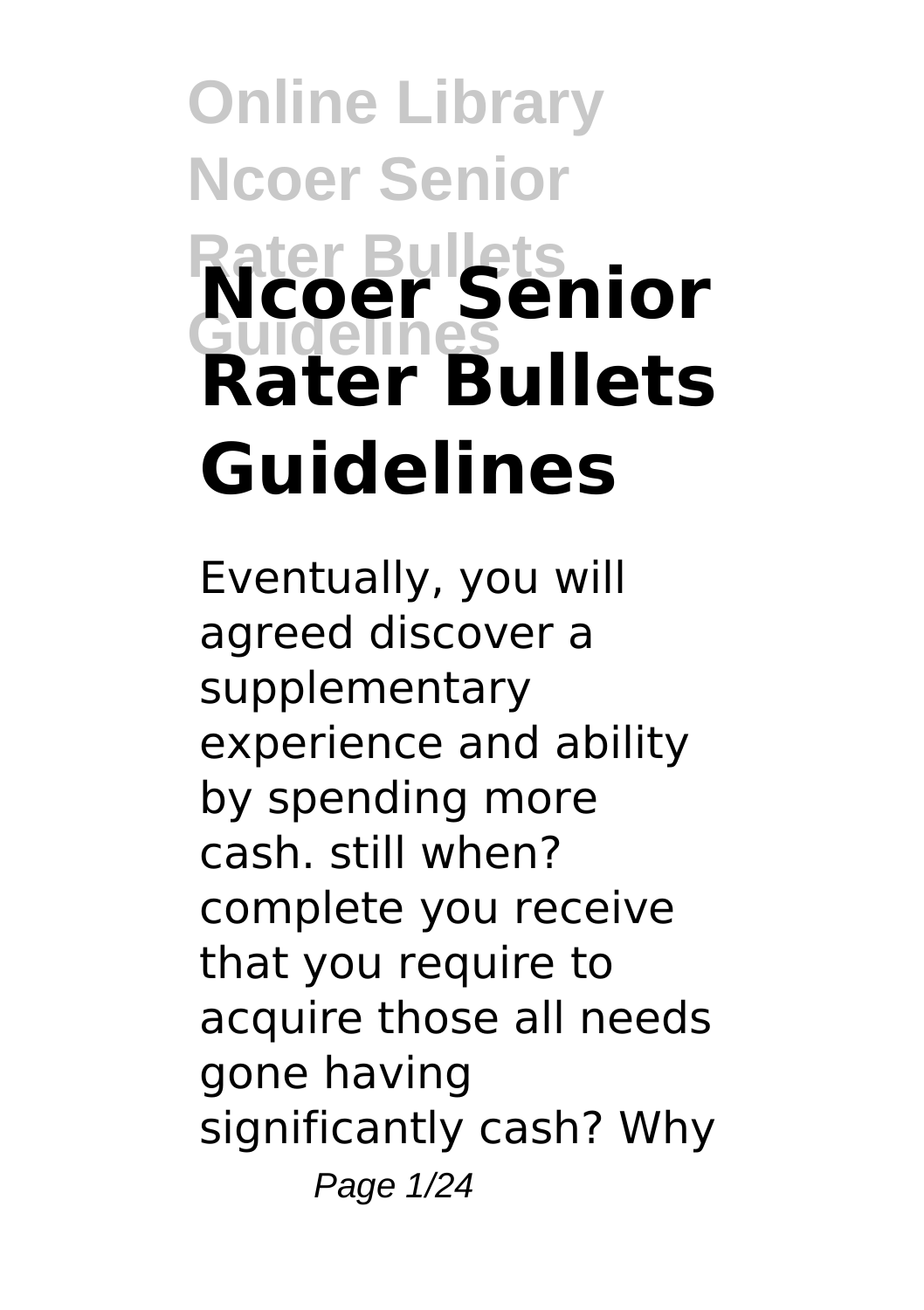Ran't you try to acquire something basic in the beginning? That's something that will guide you to understand even more in relation to the globe, experience, some places, in the manner of history, amusement, and a lot more?

It is your categorically own period to perform reviewing habit. in the midst of guides you could enjoy now is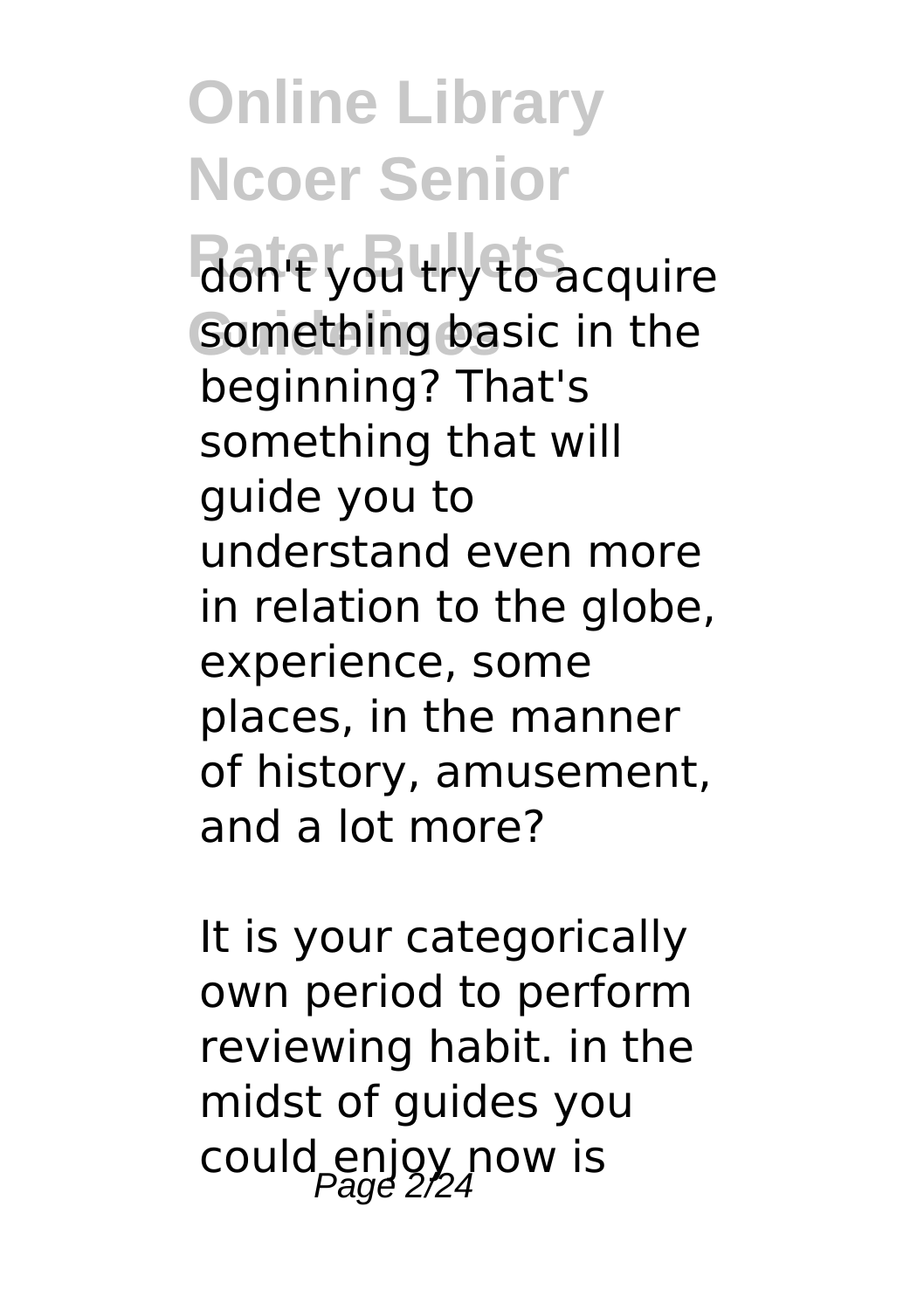**Online Library Ncoer Senior Rater Bullets ncoer senior rater Guidelines bullets guidelines** below.

Therefore, the book and in fact this site are services themselves. Get informed about the \$this\_title. We are pleased to welcome you to the post-service period of the book.

#### **Ncoer Senior Rater Bullets Guidelines**

Senior Rater NCOER Bullet Comments. An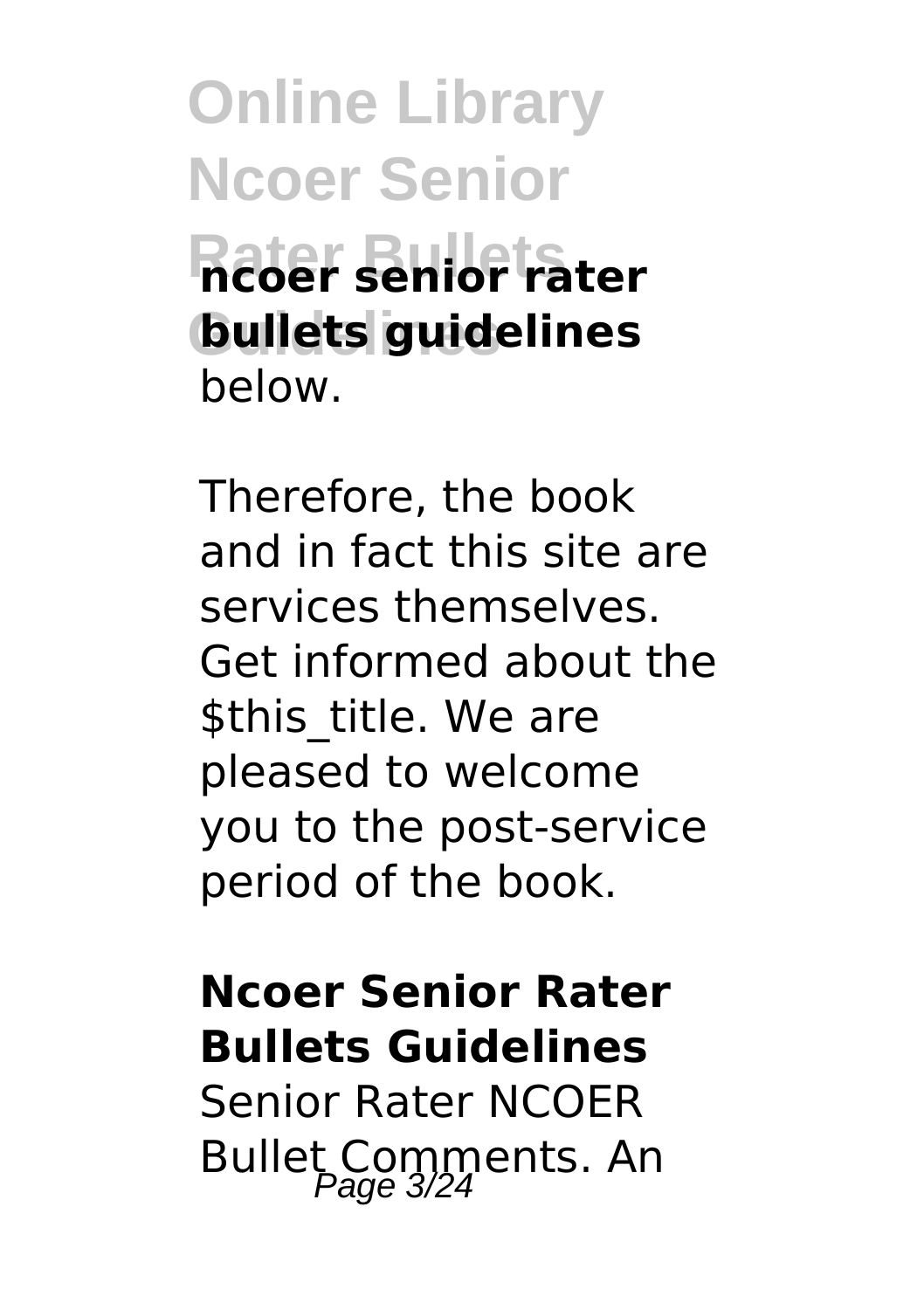*<u>Ratistanding</u>* team member who has demonstrated potential for positions of increased responsibility. Junior Soldiers will benefit from his experience and motivation to excel at any mission. Continuously displayed unequaled standards and discipline; place in a position that takes advantage of his potential and ...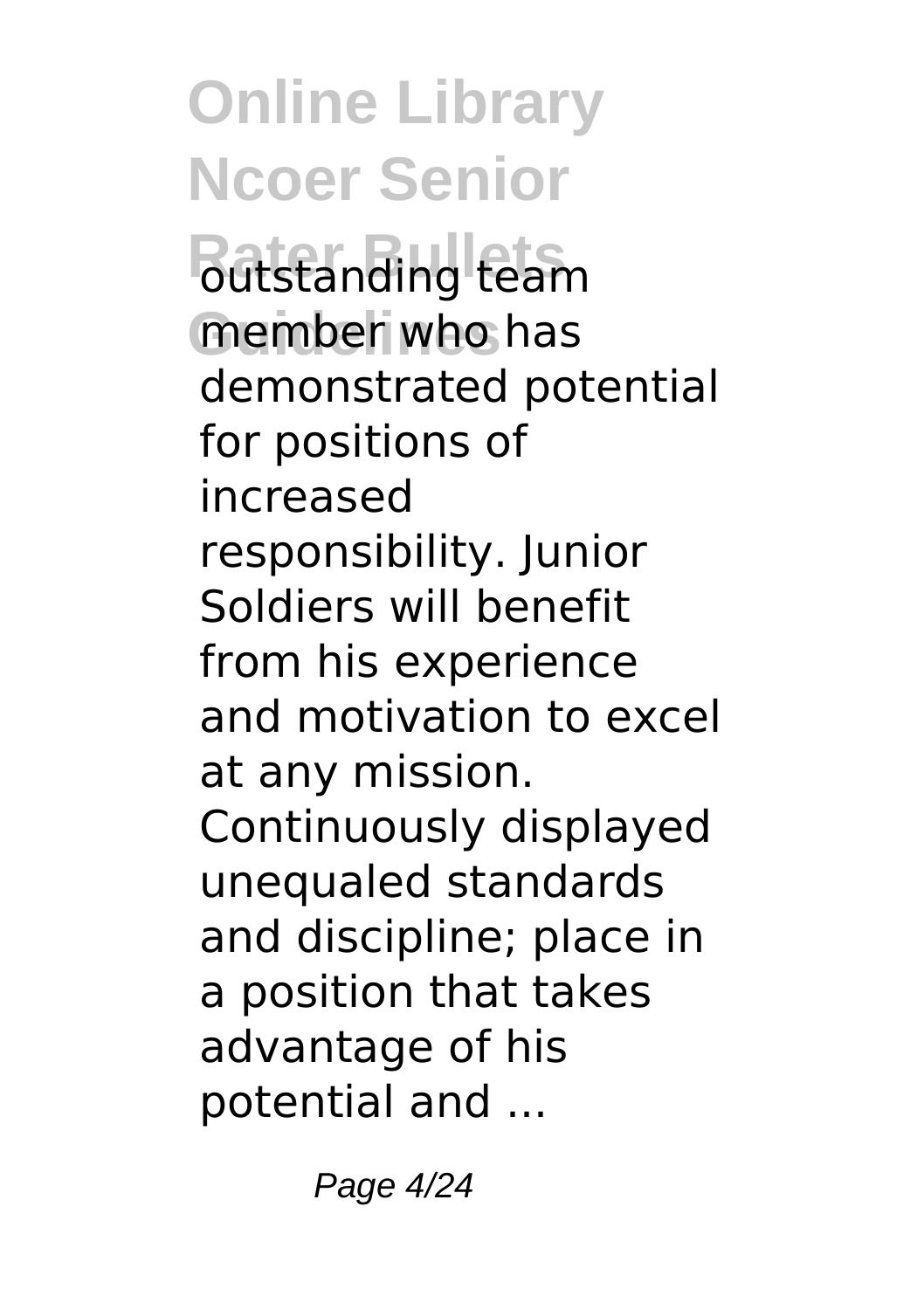**Online Library Ncoer Senior Rater Bullets Senior Rater NCOER bullets** ines **ArmyWriter.com** Rater NCOER Bullet Comments. Overall Performance. The rater comments on the NCO's performance during the rated period. Any mention of their "potential" is left for the senior rater. o makes time to mentor subordinates toward career progression; shares personal experience with all to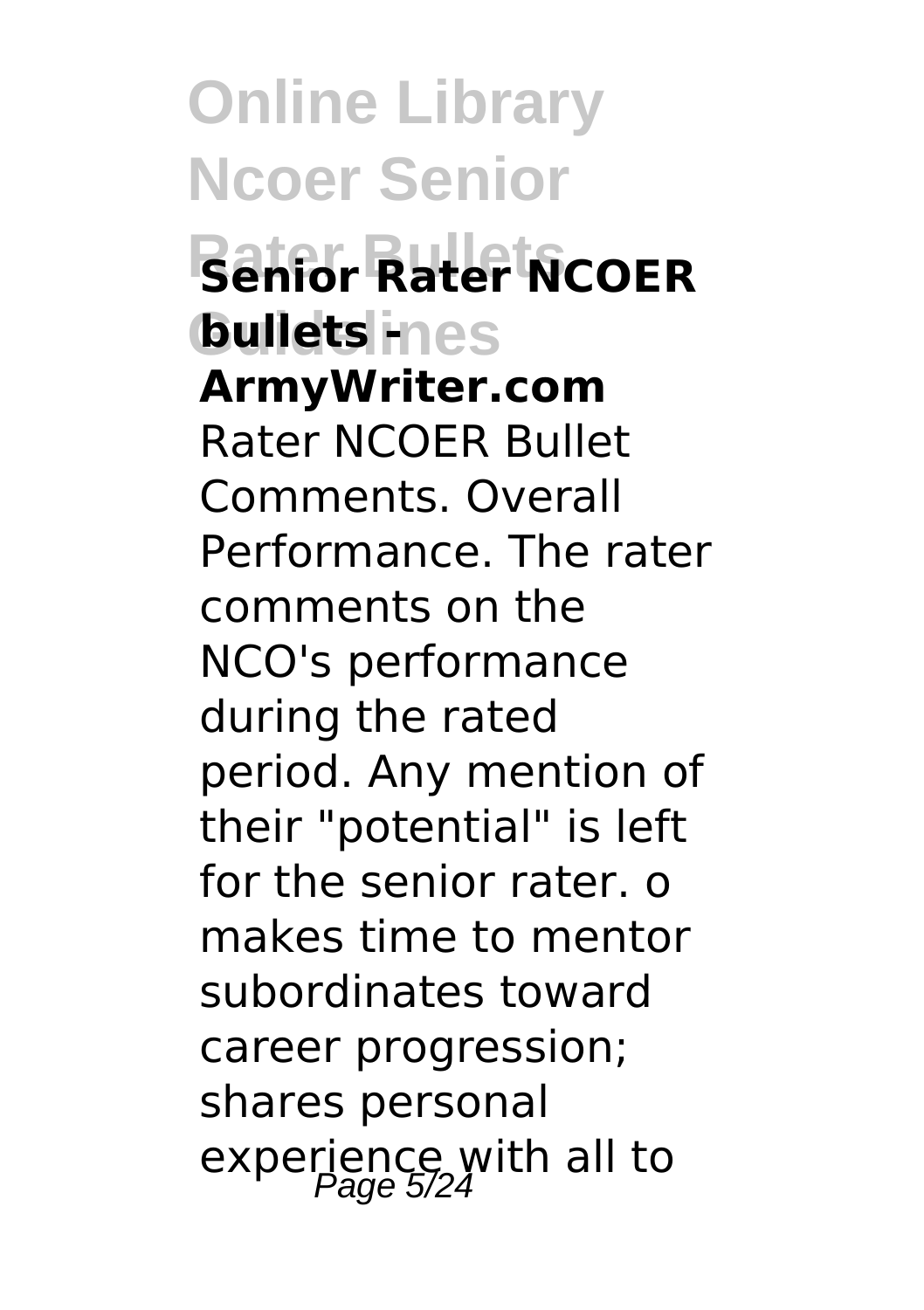# **Online Library Ncoer Senior Ratefoster a positive,** growing environment

### **Rater NCOER bullets - ArmyWriter.com**

Focus on. potential (3 to 5 years; command, assignment, schooling and promotion) • Cannot mention Box Check in the narratives. • There are no "magic" or "buzz" words to convey Senior Rater intent....

# **Military Evaluation**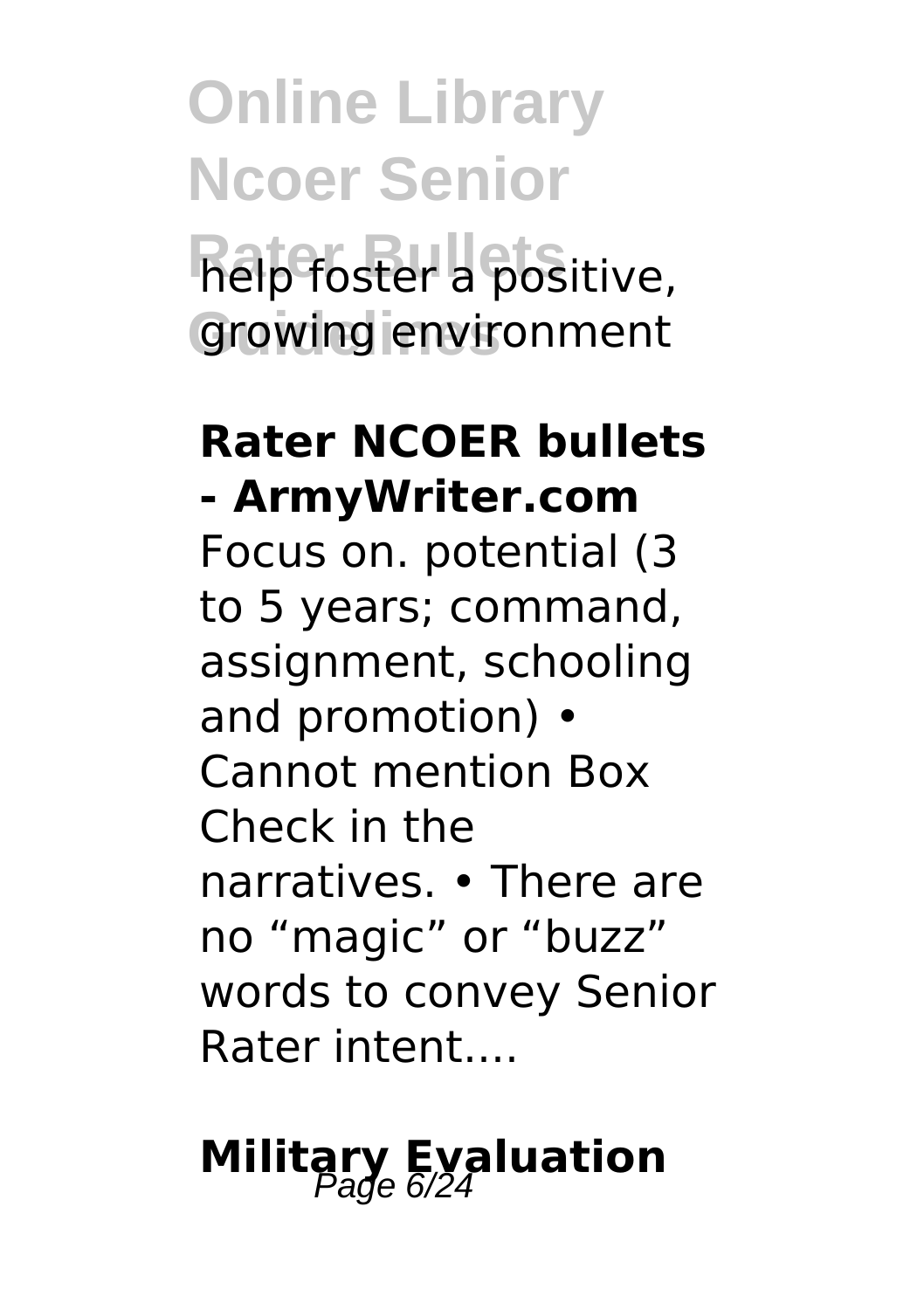**Online Library Ncoer Senior Rater Bullets (OER & NCOER)** You will find many helpful ideas about how to prepare and write NCOERs. We have gathered the links and put them on one webpage. Senior Rater Comments

**NCOER.COM Senior Rater Bullet Comments** Specific bullet examples are mandatory for excellence or needs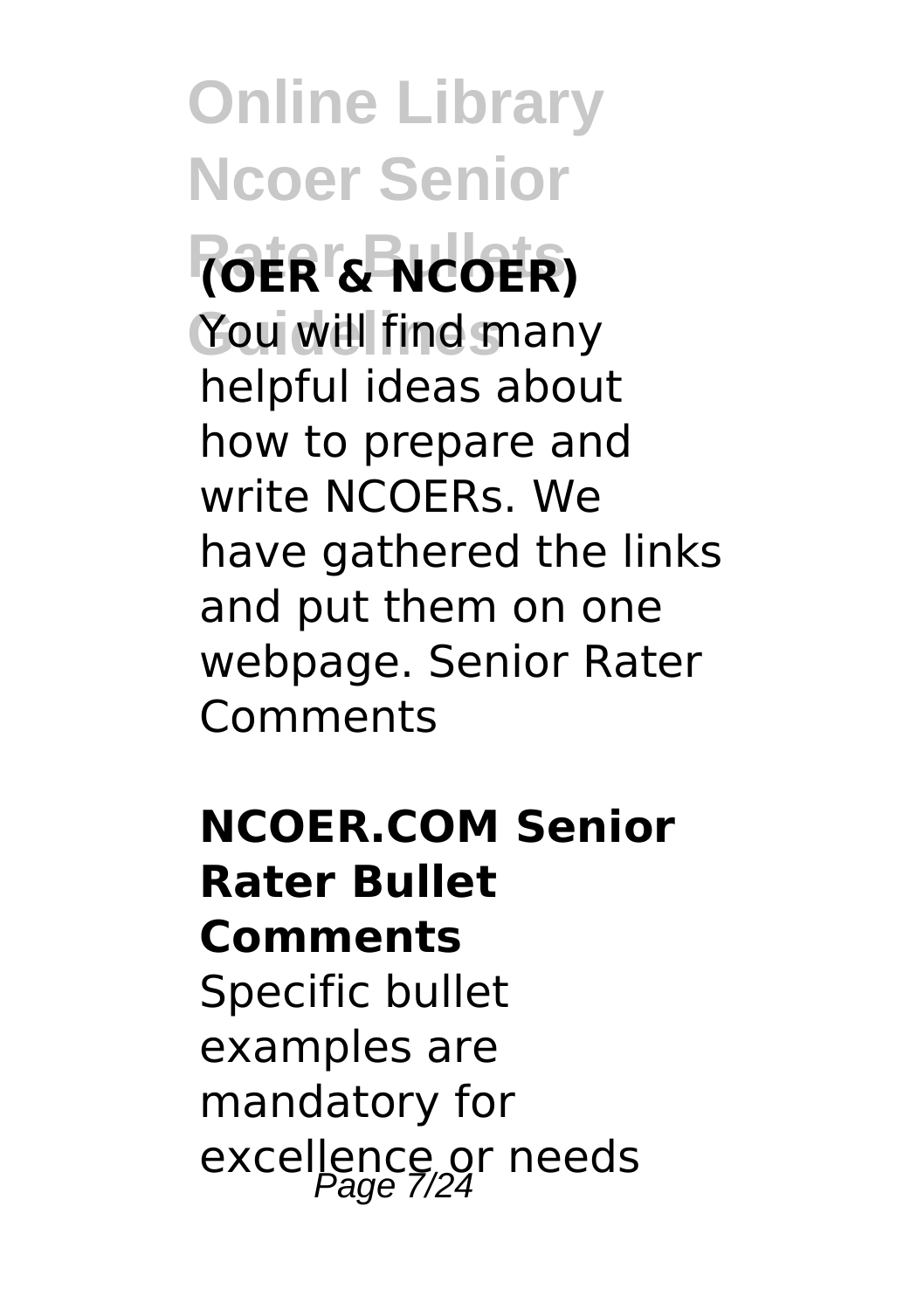**Online Library Ncoer Senior Ration** Comments must be entered in "bullet" narrative format adhering to: o short, concise, to the point o ideal bullet is one line, but no more than two o no more than one bullet to a line o must double-space between bullets

### **NCOER Bullet Guidance – Army Writing Style** Senior rater bullet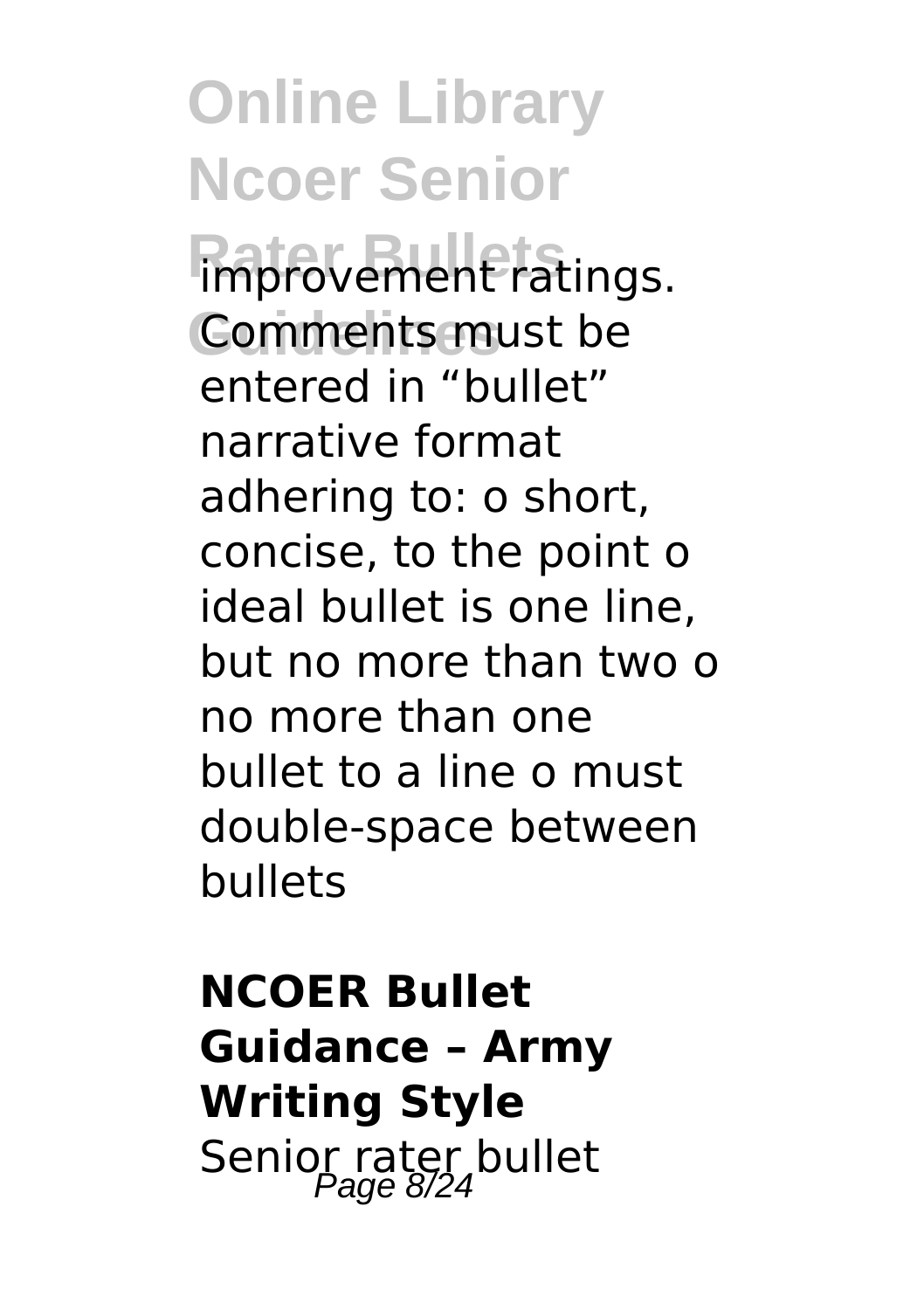**Online Library Ncoer Senior Ratificants** must be **Clear, concise and** should reflect the senior rater's recommendation to promote the NCO "now", "ahead of" or "with peers", or to "not promote." General terms such as "prime candidate for promotion" or "ready for promotion" often leave the panel members to decipher what is meant.

Page 9/24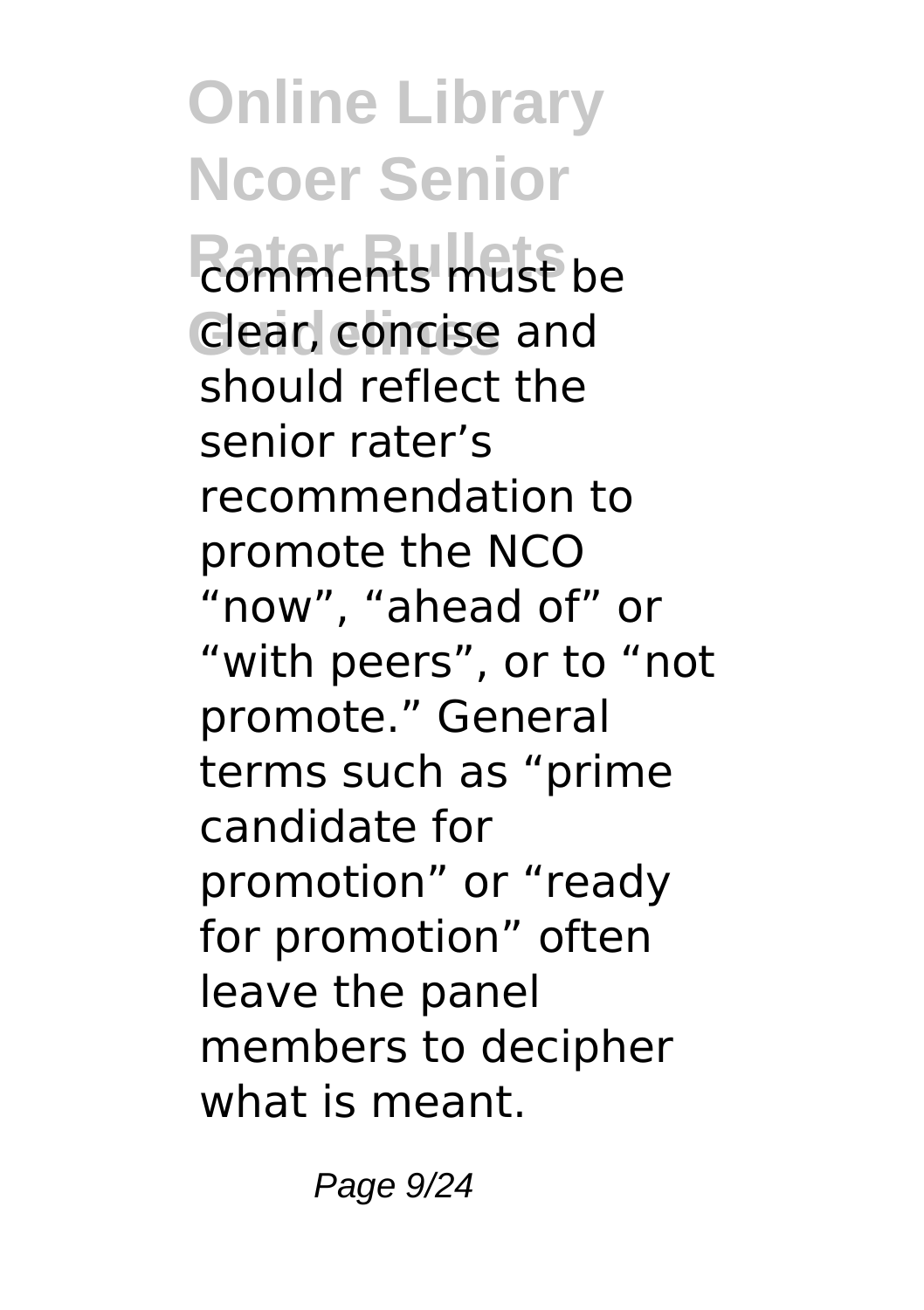# **Online Library Ncoer Senior Rater Bullets NCO-ER Preparation Guidelines Guide**

You will find many helpful ideas about how to prepare and write NCOERs. We have gathered the links and put them on one webpage. Skip to content. Ncoer. Army Counseling Form. Home » Comments. Senior Rater Comments. 18.04.2017 Category: Comments Author: ncoer. Total Army asset select for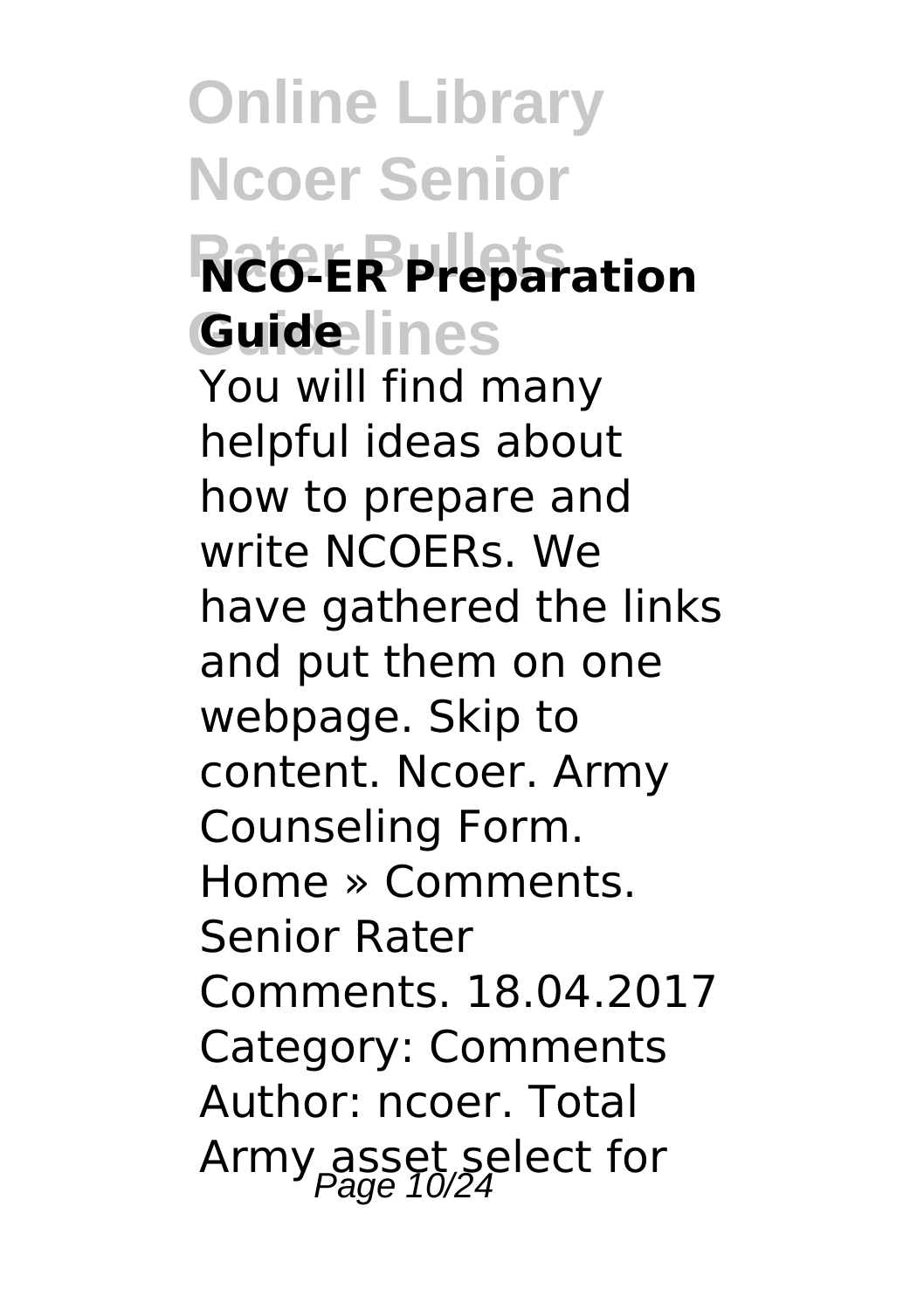### **First Sergeant now. Guidelines**

#### **Senior Rater Bullet Comments - Ncoer**

• If the senior rater's evaluation is based on infrequent observation of the rated NCO. Potential. Potential comments should primarily focus on the rated NCO's potential for promotion, command, schooling (military and civilian), broadening assignments,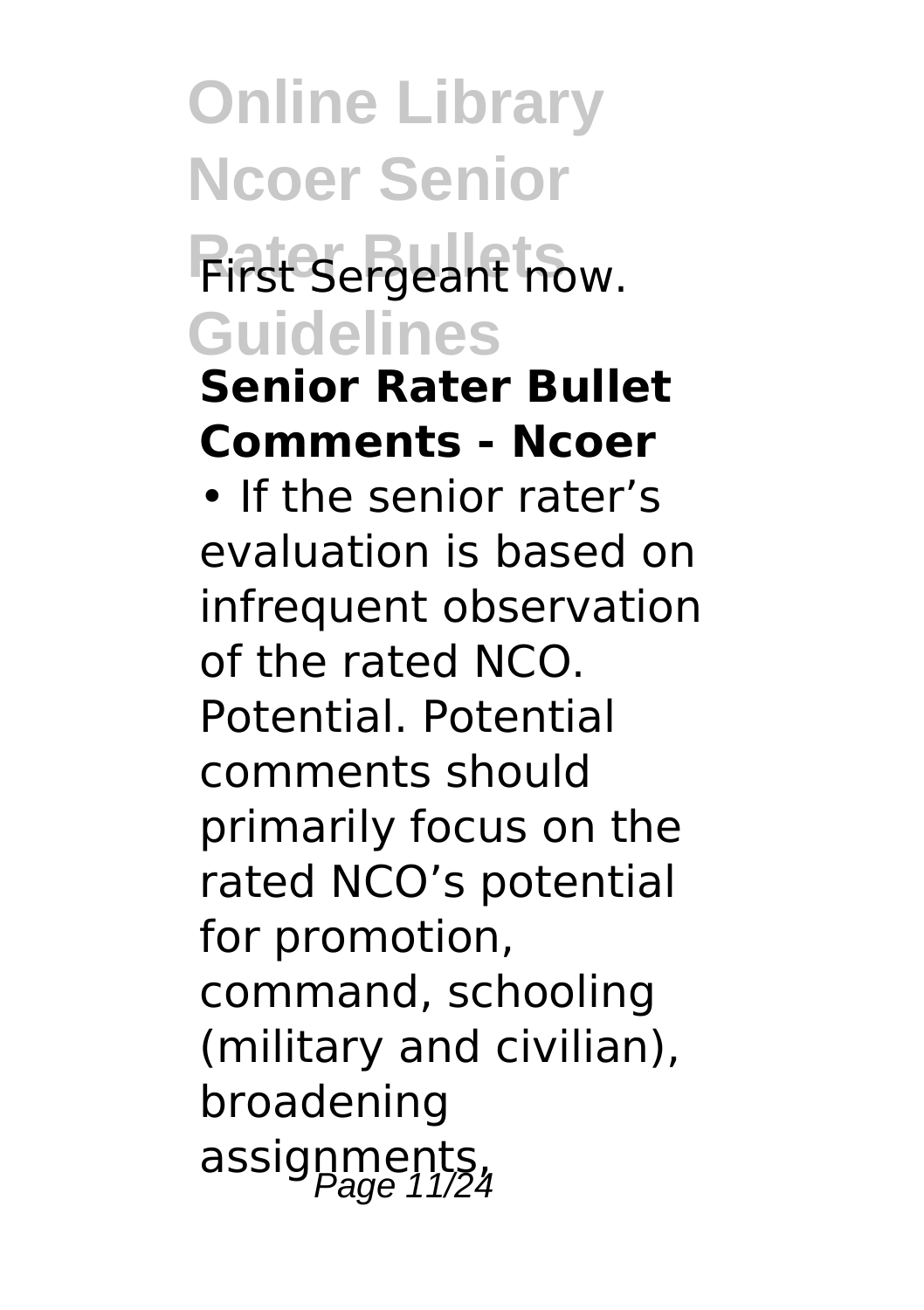**Ruccessive duty** assignments and level of assignments, and/or retention, when applicable.

#### **Senior Rater Overall Potential - New NCOER**

In part V, block a, the senior rater will assess the rated NCO's potential compared to all NCOs of the same rank: −"MOST QUALIFIED" –Identify NCOs with strong<br>Page 12/24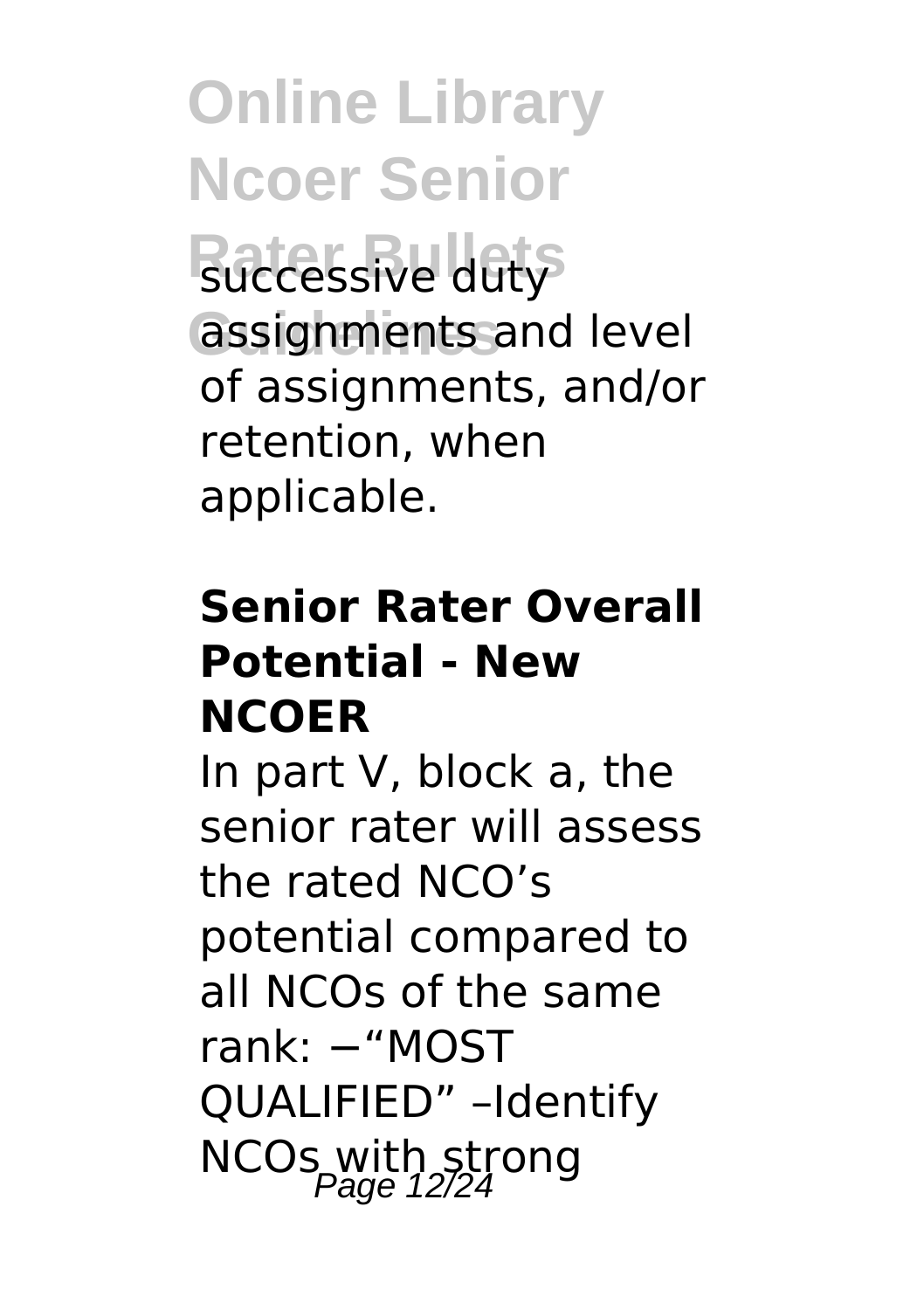**Online Library Ncoer Senior Potential for promotion in the elines** 

#### **Policy Updates: Army Regulation 623-3**

The Senior Rater Potential Evaluation (SRPE) documents an . employee's leadership potential to serve in positions of increased responsibility and grade. Comments made the by senior rater are among the most important parts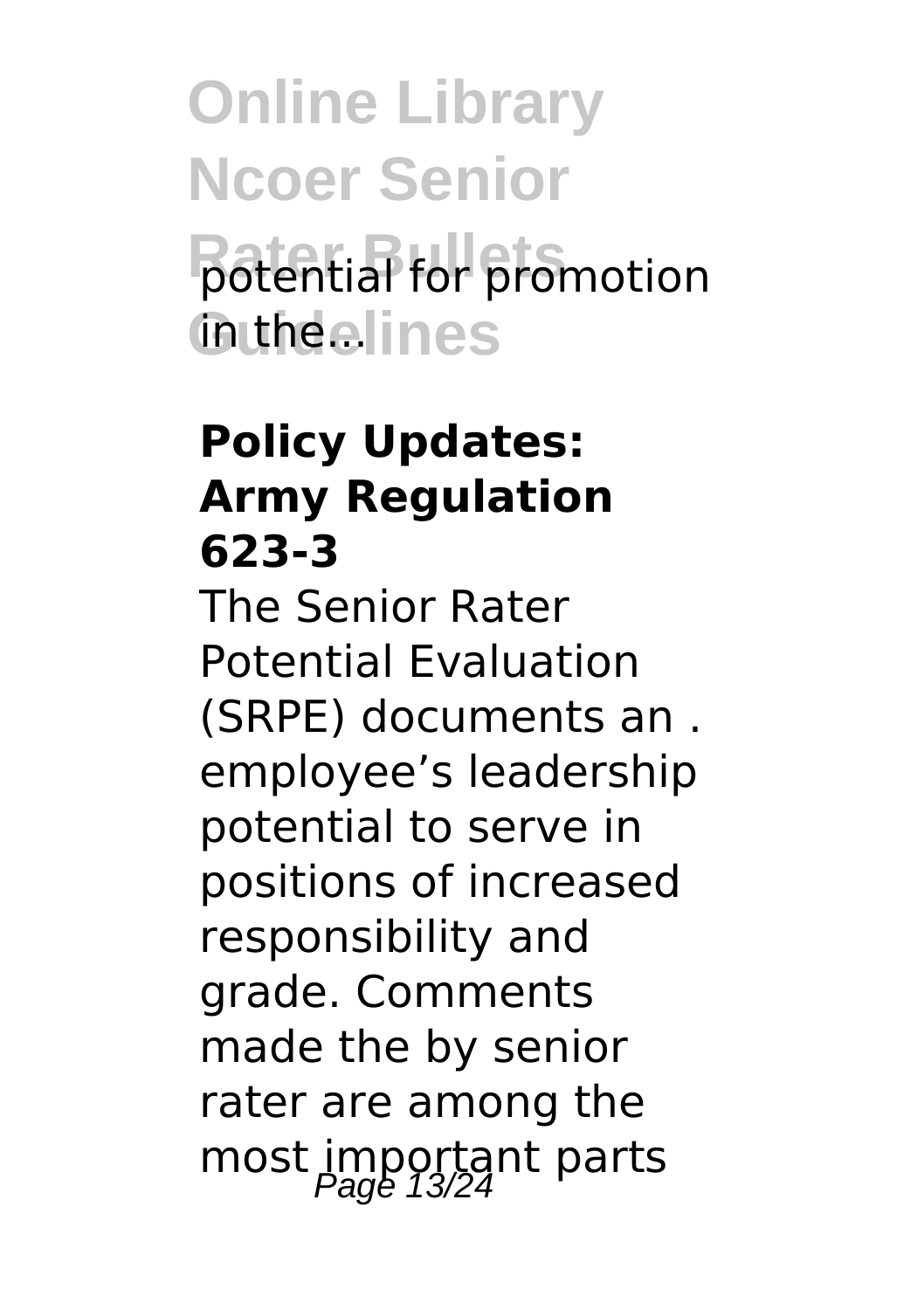**Online Library Ncoer Senior** *Rethe SRPE.* Therefore, **it is imperative that** senior raters understand its

#### **SENIOR RATER POTENTIAL EVALUATION COMMENTS**

Rater NCOER Bullet Comments. Overall Performance. The rater comments on the NCO's performance during the rated period. Any mention of their "potential" is left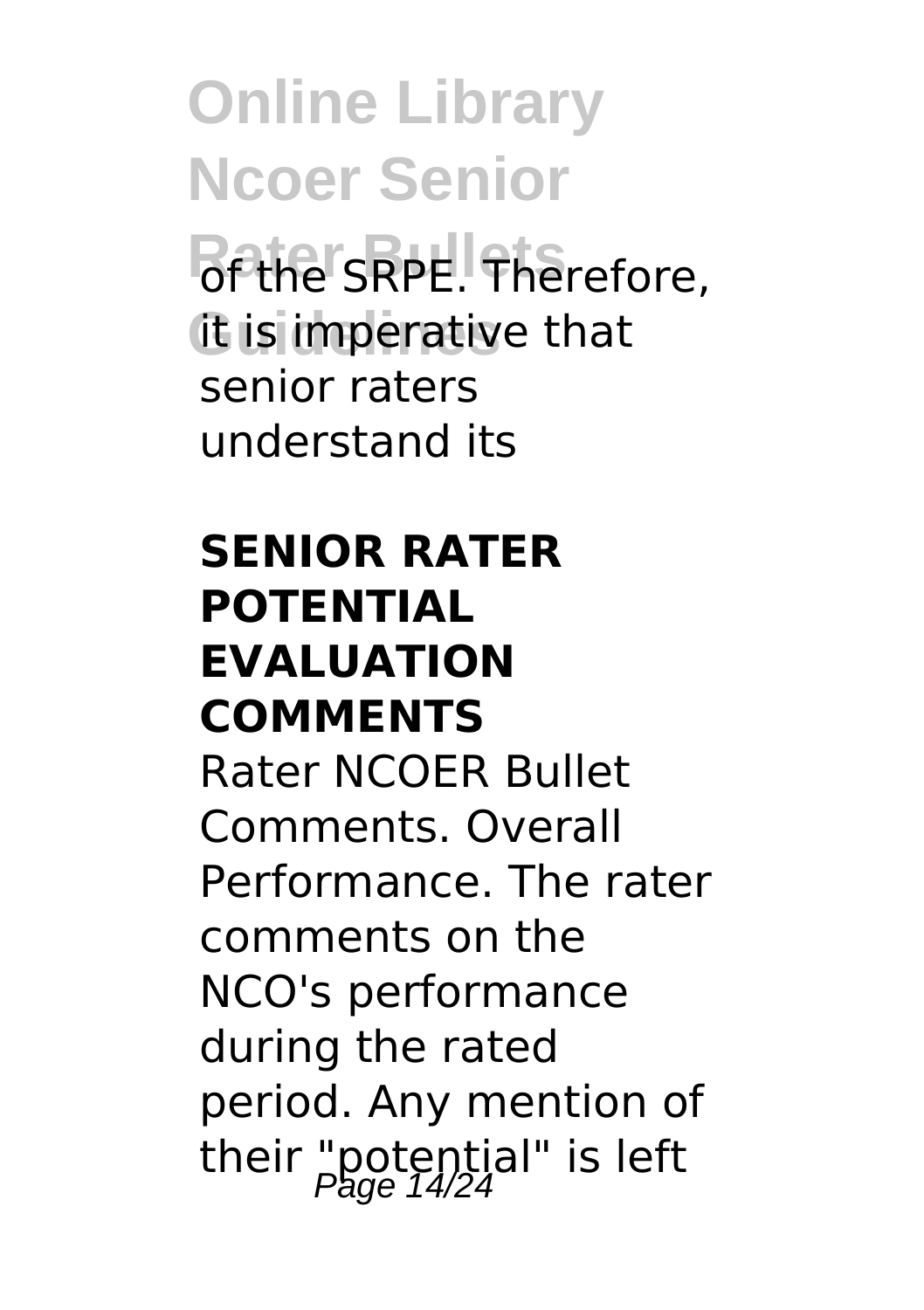**Rater Bullets** for the senior rater. o She ranks in the top 5% of all senior leaders I've served with in 25 years of service; she orchestrated innovative ways to motivate all staff members to ...

**Rater NCOER bullets - ArmyWriter.com** uniformed Army-

designated rating officials, senior rater or someone outside the rating chain directs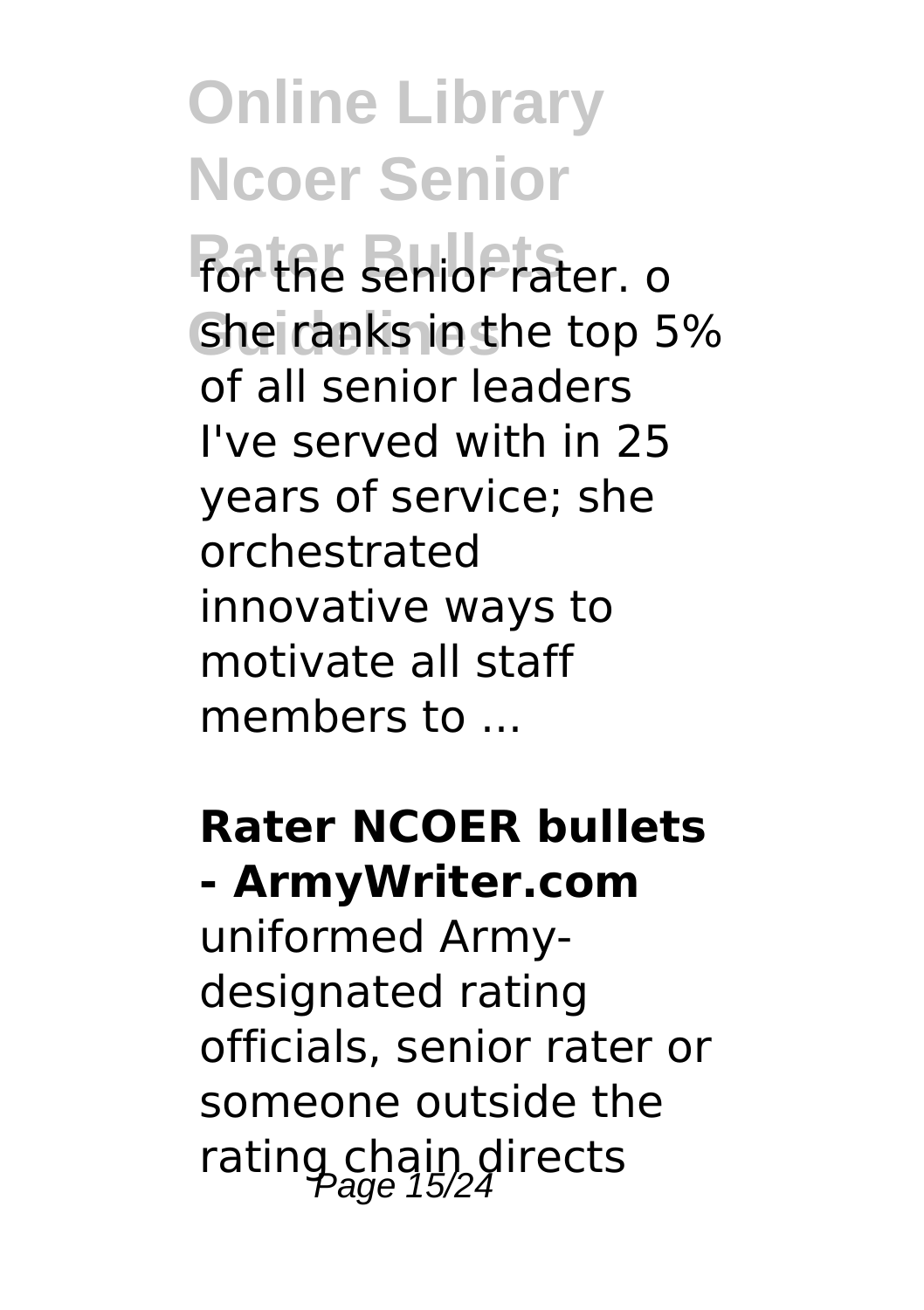**Online Library Ncoer Senior Relief**) NCOER Support Form aligned with Army Doctrine (ADP 6-22) −New senior rater comments box −Senior rater should counsel at least twice during rating period Discourage creation of large senior rater populations (pooling) Approved Changes 2

**Revised Noncommissioned Officer Evaluation Reporting System**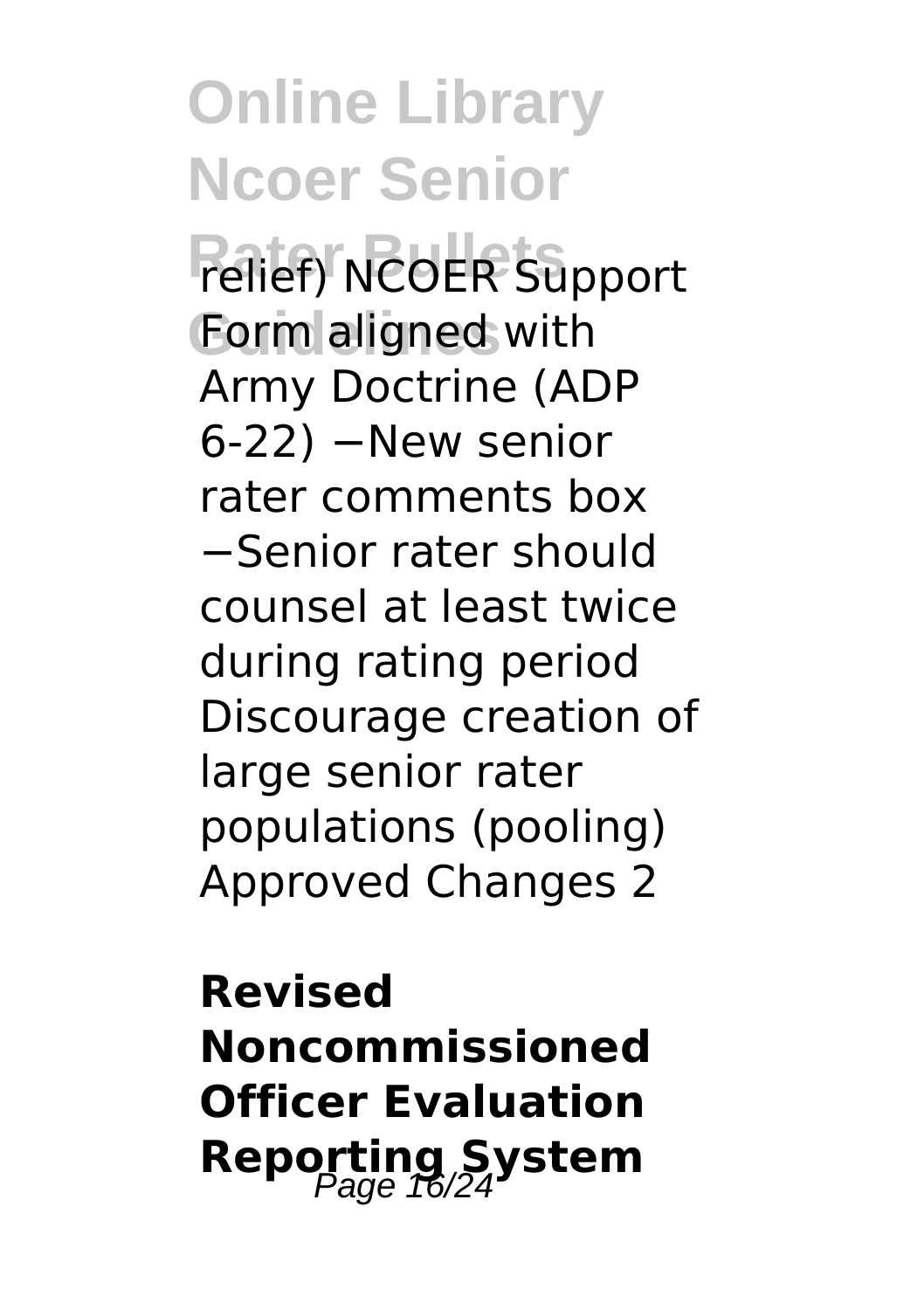**Bullet** Comment **Guidelines** Format. The style of writing required on the NCOER is the bullet comment format. A bullet comment is an abbreviated style of writing. Forget what your teacher taught you about proper grammar and punctuation. In this manner of writing, the accomplishment is listed in short sentence fragments –like this:

Page 17/24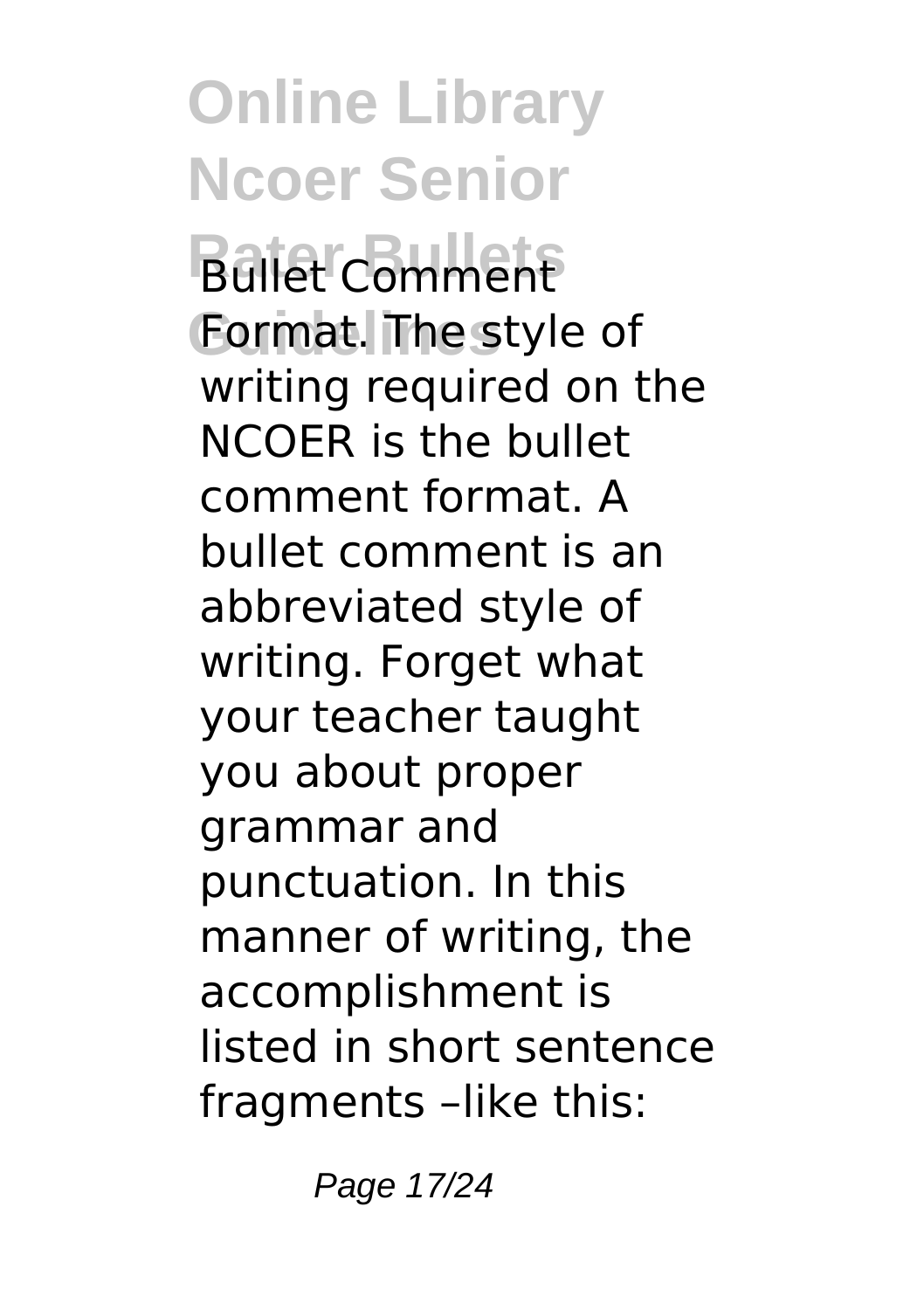**Online Library Ncoer Senior Rater Bullets How to write an**  $NCOER$ **ines ArmyWriter.com** Senior Rater Overall Potential "MOST QUALIFIED" – identify NCOs with strong potential for promotion in the secondary zone; ahead of peers (Note: Senior rater cannot have more than 24% of total ratings in a grade to retain the MOST QUALIFIED label.) "HIGHLY QUALIFIED" – identify NCO<sub>S</sub> with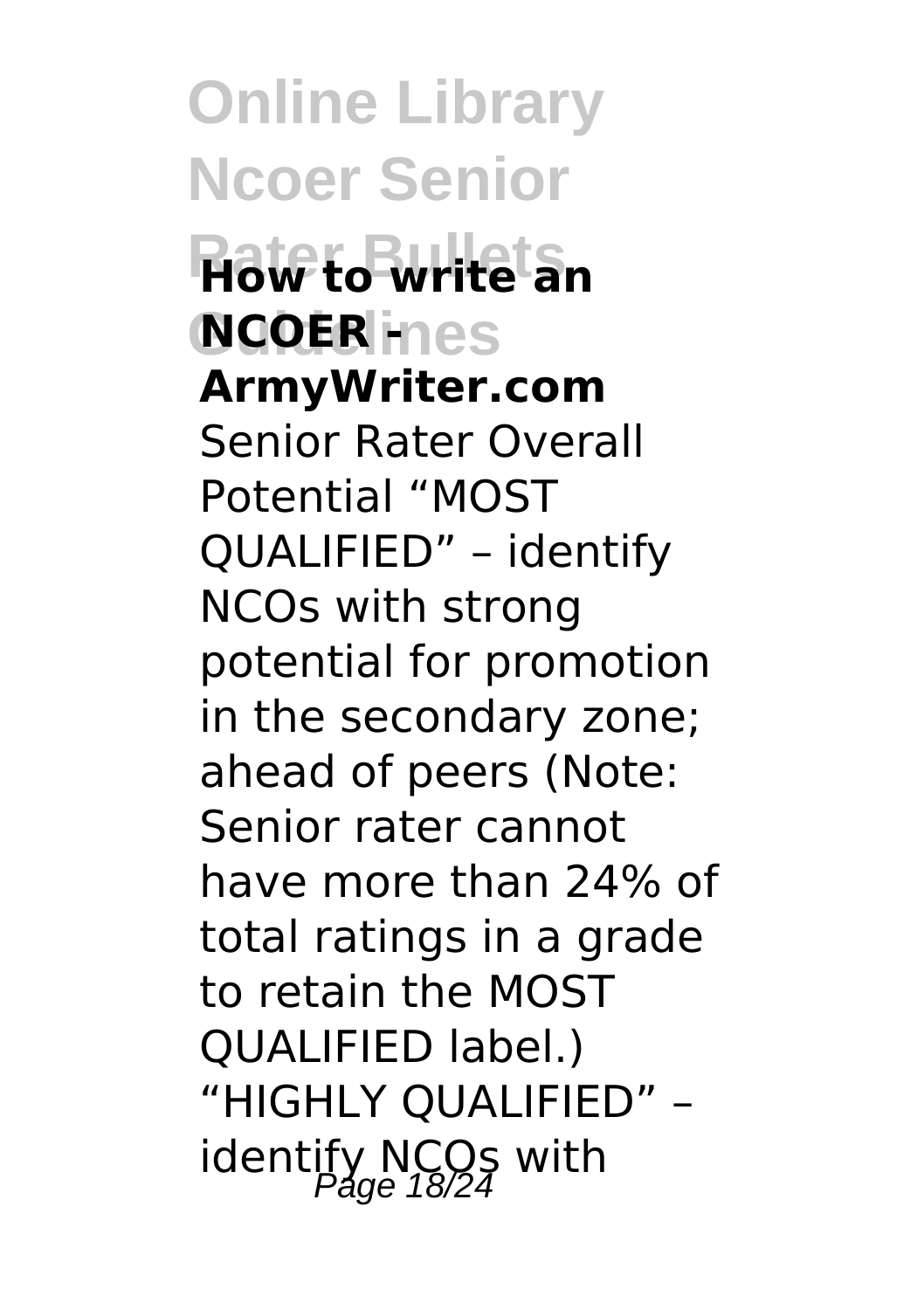# **Online Library Ncoer Senior Rationg** potential for promotion with peers

#### **Profiling - NCOER Guide**

Senior Rater Responsibilities. Must be the senior rater of the Soldier at least 60 consecutive rated calendar days to be considered valid. Focuses on promotion, performance, potential, and schooling. Ensure the rater counsels the rated Soldier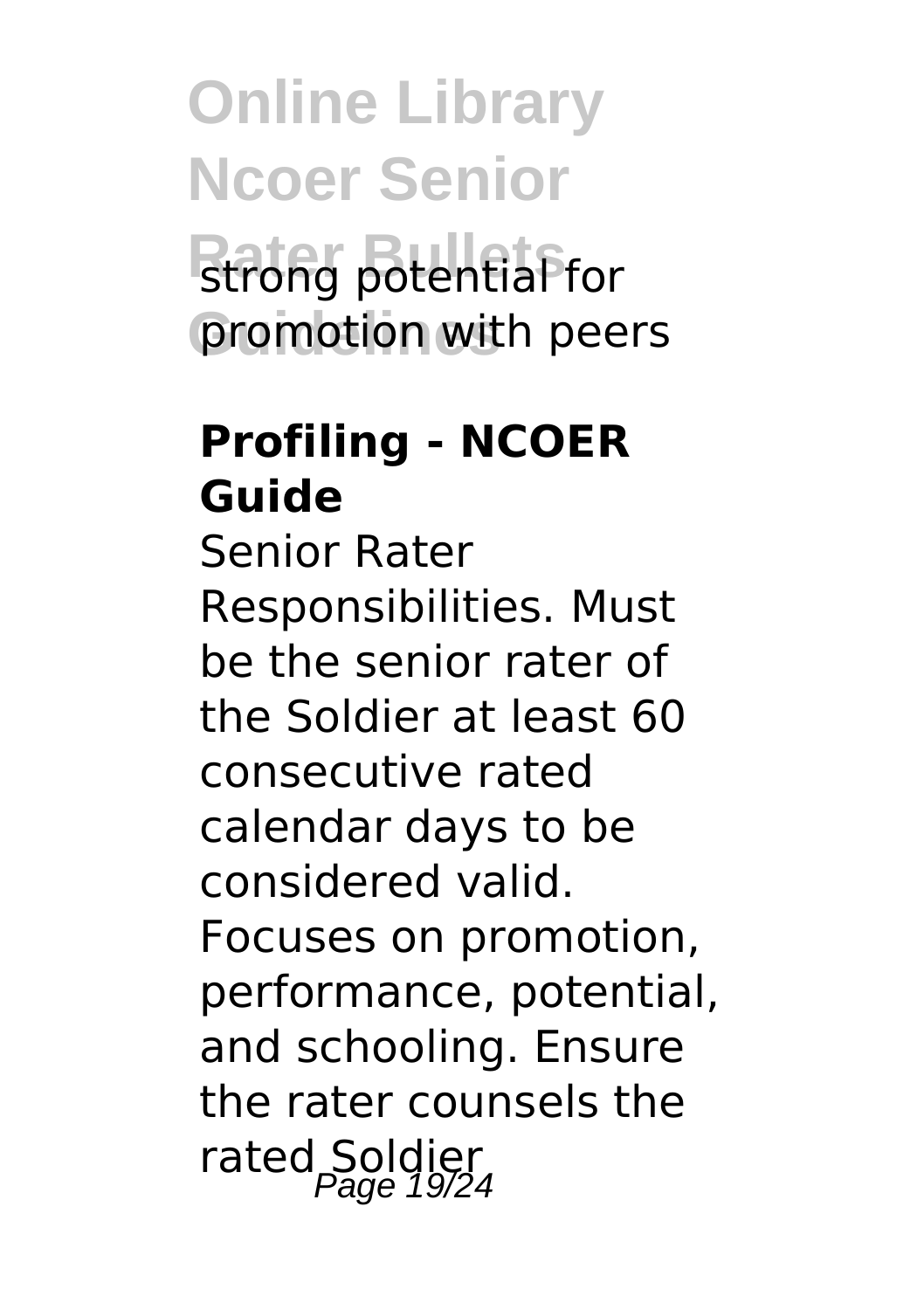throughout the rated period. Review the NCOER before sending it to the reviewer. Reviewer Responsibilities

#### **PowerPoint Presentation**

−Rater • Bullet comments (SGT-1SG/MSG) • Narrative comments (CSM/SGM) −Senior rater – narrative comments for all NCOs Supplementary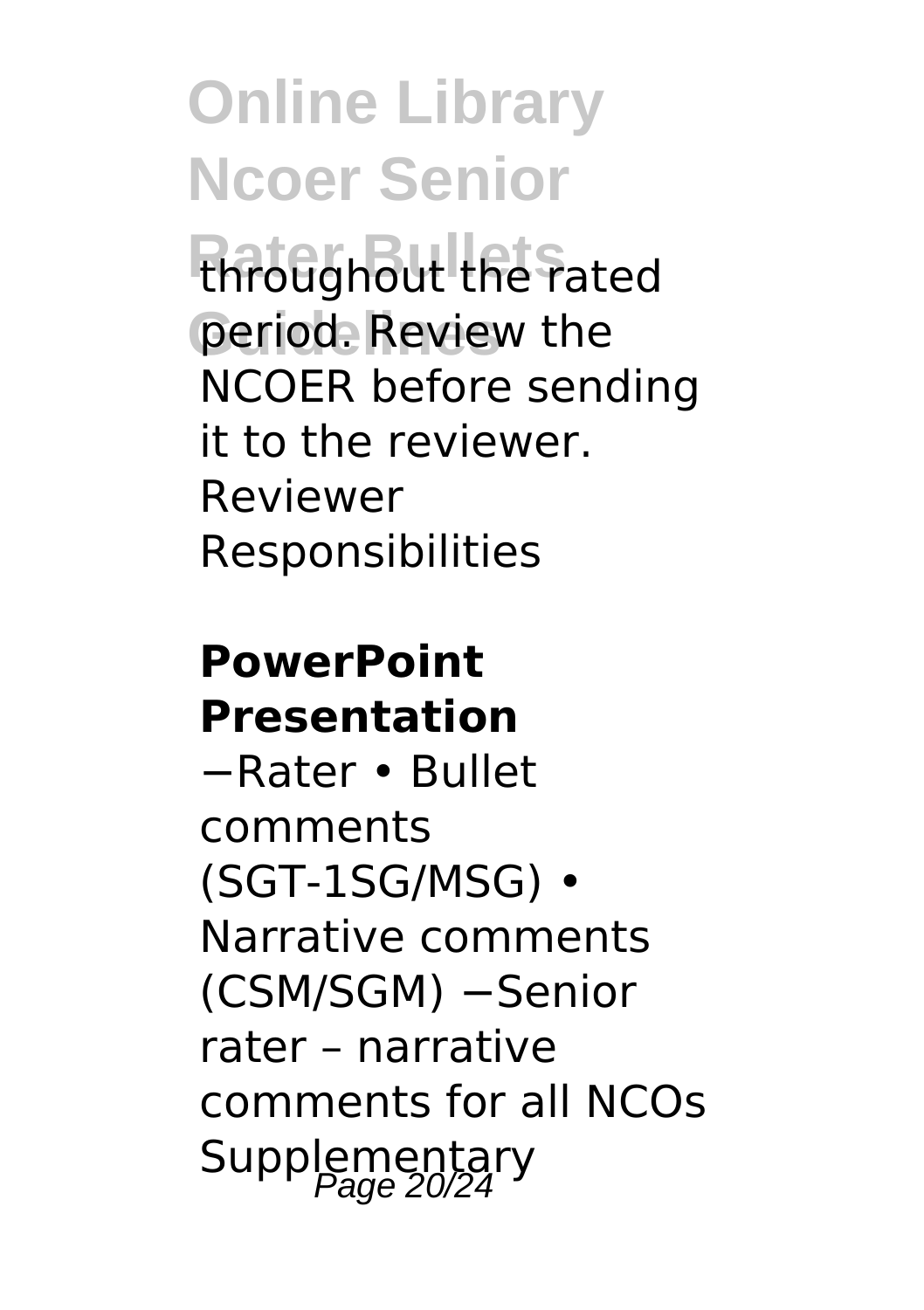**Online Library Ncoer Senior Reviewer** required when the senior rater is a 2LT-1LT, WO1-CW2, or SFC-1SG/MSG; in certain situations (i.e., no uniformed Armydesignated rating officials, senior rater or someone

**Revised Noncommissioned Officer Evaluation Reporting System** Senior Rater top box (Most Qualified)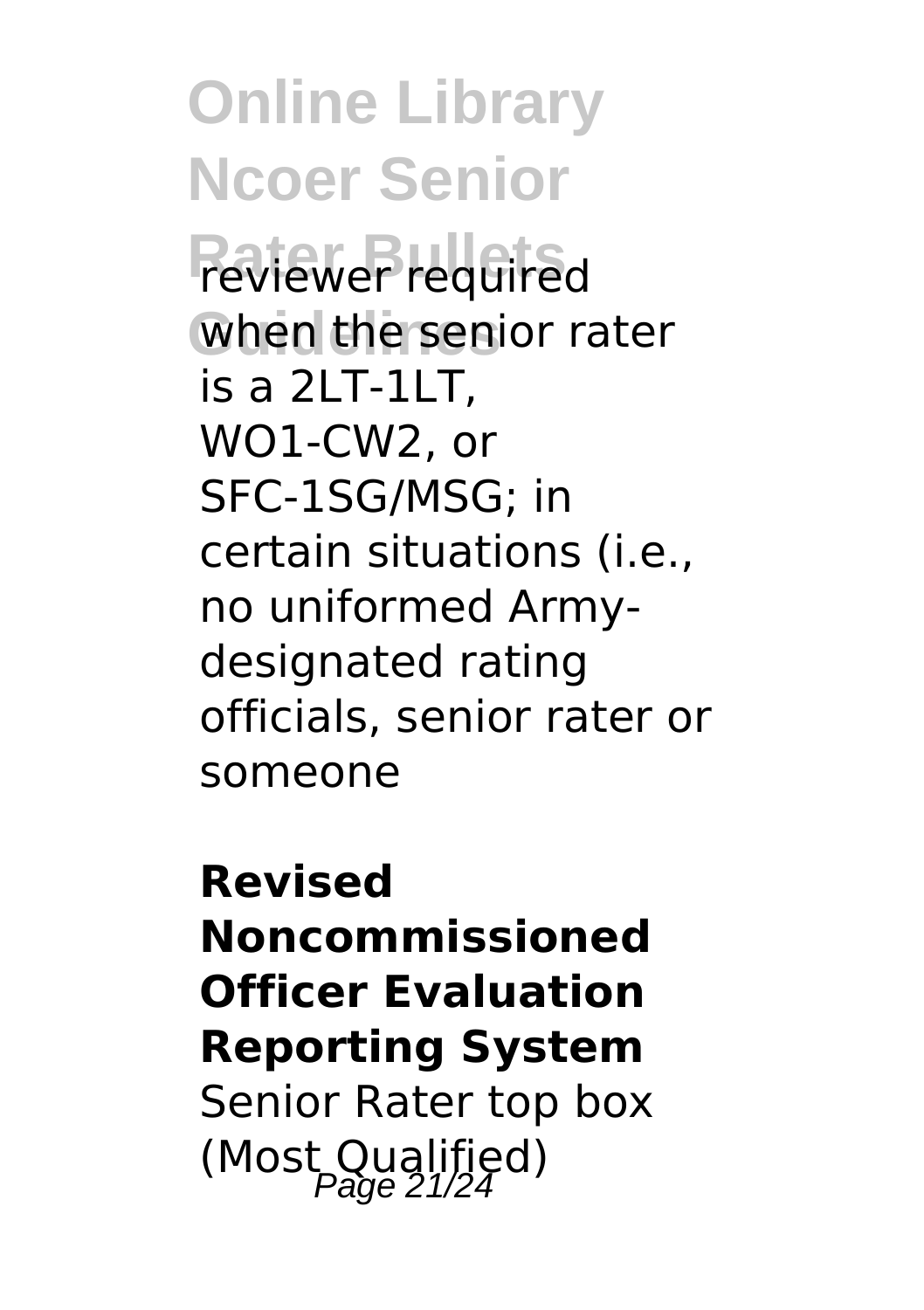**Online Library Ncoer Senior Restricted to <50%** Rater Left Box (Excels) restricted to <50% Rater narrative focuses on quantifiable performance Senior Rater narrative focuses on potential (3-5 Years) Use the "top box" to identify your best officers and quantified narratives •

**Evaluation System Rater and Senior Rater** Senior rater bullet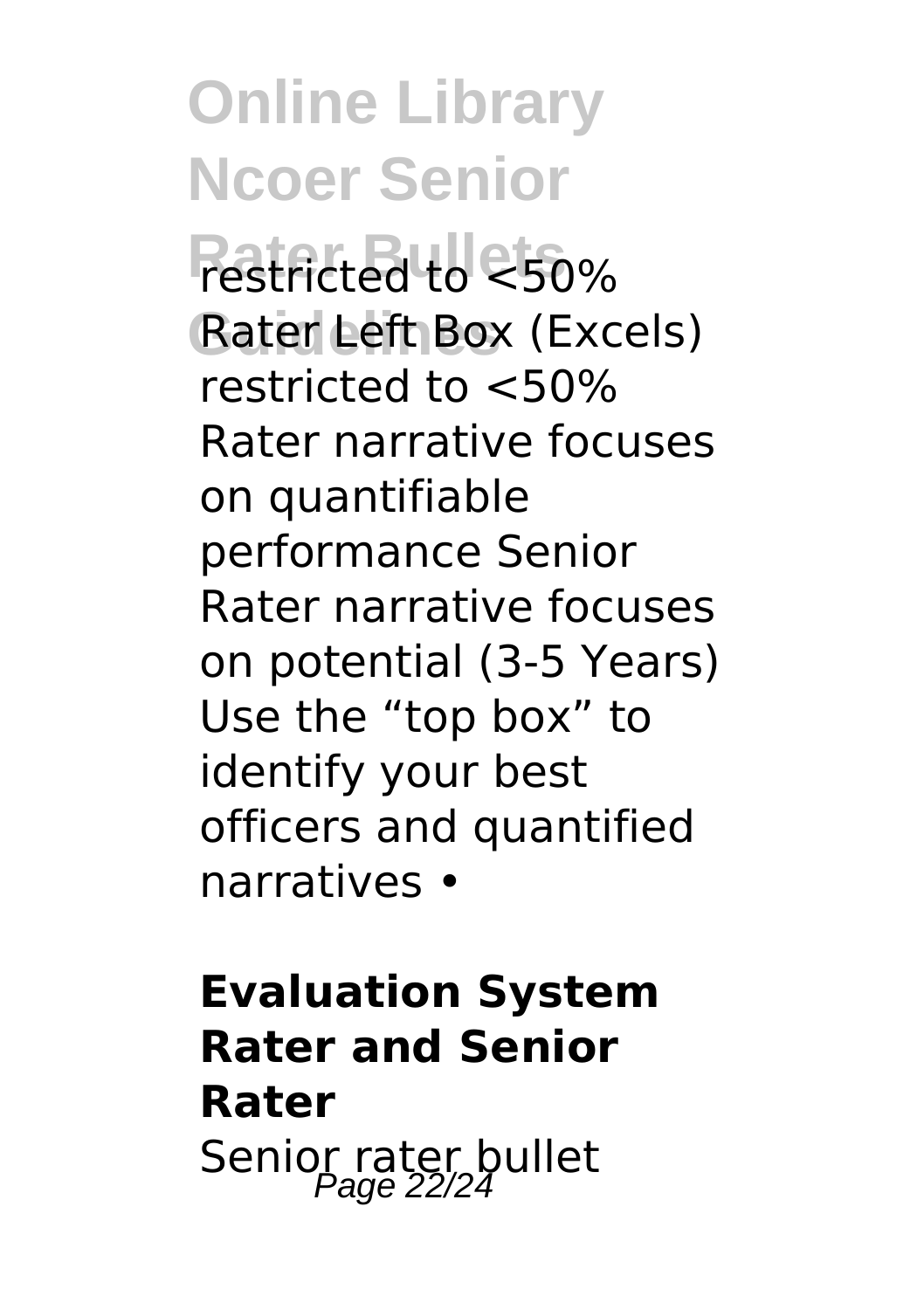**Rothments** are ts mandatory and should focus on potential for promotion, higher level schooling and positions of greater responsibility, but may also address performance, and/or the evaluation rendered by the rater.

Copyright code: d41d8 cd98f00b204e9800998 ecf8427e. Page 23/24